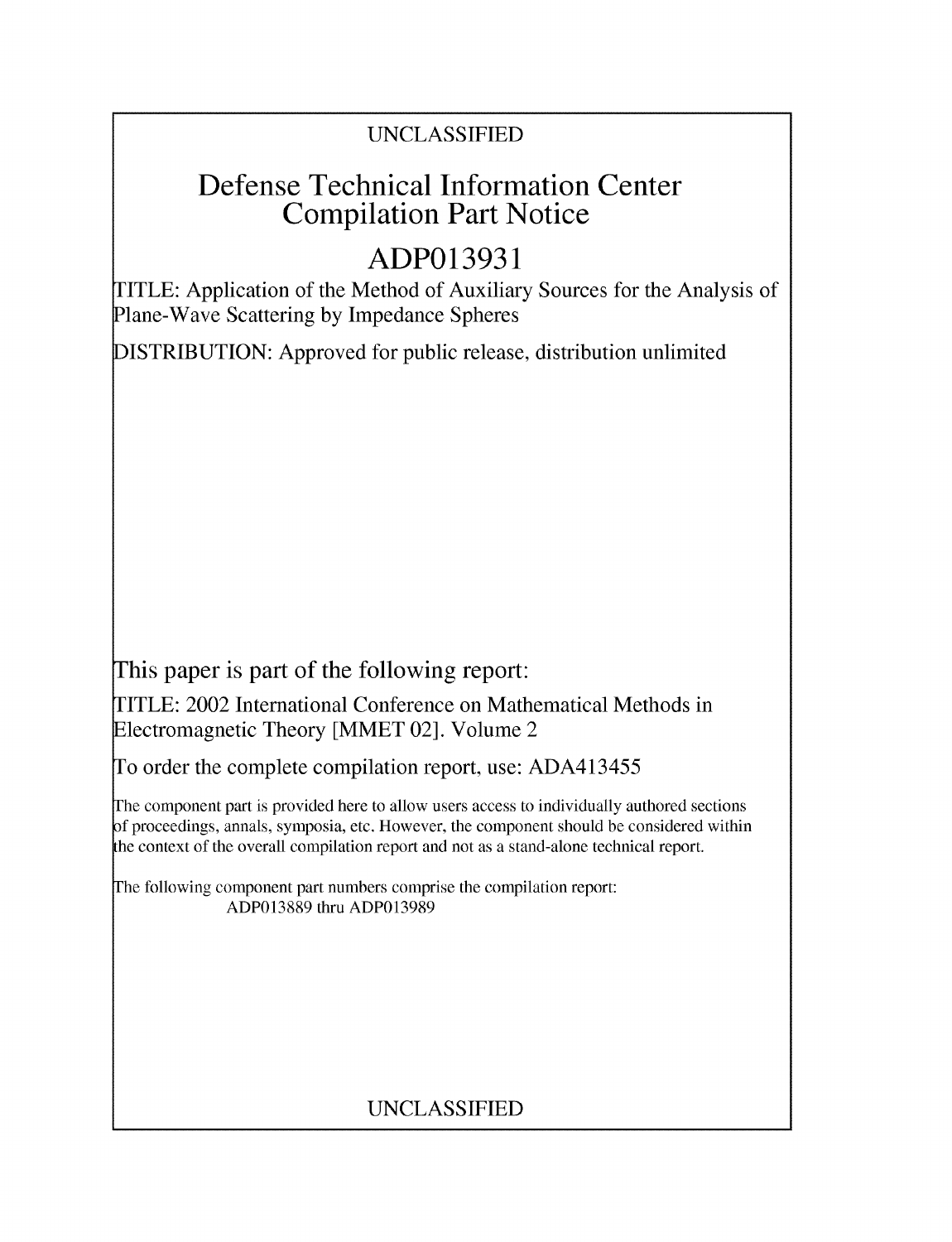### **APPLICATION** OF THE METHOD OF AUXILIARY **SOURCES** FOR THE **ANALYSIS** OF **PLANE-WAVE SCATTERING** BY **IMPEDANCE** SPHERES

Mirza Karamehmedović, Olav Breinbierg Ørsted.DTU, Electromagnetic Systems, Technical University of Denmark Orsteds Plads, building 348, DK-2800 Kgs. Lyngby, Denmark e-mail: mirza@ieee.org, ob @oersted.dtu.dk

#### **ABSTRACT**

The Method of Auxiliary Sources (MAS) is applied to 3D scattering problems involving spherical impedance scatterers. The MAS results are compared with the reference spherical wave expansion (SWE) solution. It is demonstrated that good agreement is achieved between the MAS and SWE results.

#### **INTRODUCTION**

The Method of Auxiliary Sources (MAS) is a numerical technique applicable to electromagnetic scattering problems. In the general case, a set of spatially impulsive electric and/or magnetic sources is introduced to radiate an approximation to the unknown scattered field. These so-called auxiliary sources are located on an auxiliary surface, typically conformal to, and enclosed within, the physical surface of the scatterer. Point matching of the boundary condition on the physical surface is enforced to determine the complex amplitudes of the auxiliary sources. The MAS originates from an application of a special case of the Method of Moments (MoM), utilising spatially impulsive expansion and testing functions, to a generalised surface integral equation formulation [1]. An overview of MAS is given in [2]. Utilisation of MAS for numerical solution of various 2D scattering problems and 3D PEC and dielectric scattering problems has been reported earlier [3], [4], [5]. The purpose of this work is to investigate the performance of MAS when the method is applied to scattering problems involving spherical impedance scatterers. The spherical wave expansion (SWE) solution is developed and used as a reference. The scattering problem under investigation is



illustrated in Figure 1, together with the *physical surface*  $\begin{bmatrix} z \\ z \end{bmatrix}$  introduced Cartesian and spherical co-ordinate systems. The spherical scatterer of radius  $r_0$  is illuminated by an x-polarised uniform plane wave  $r_0 \setminus$  (E<sup>i</sup>,H<sup>i</sup>) of wavelength  $\lambda$  and propagating in the zdirection. The Standard Impedance Boundary Condition (SIBC) holds on the physical surface of the scatterer,  $\hat{\mathbf{r}} \times (\mathbf{E} \times \hat{\mathbf{r}}) = \zeta \hat{\mathbf{r}} \times \mathbf{H}$ . The chosen auxiliary sources are pairs of crossed  $\hat{\theta}$  - and  $\hat{\phi}$  directed electric Hertzian dipoles located on a sphere of radius  $r_0$ - $\delta$ . The auxiliary source pairs, as well as the matching points, are placed auxiliary surface equidistantly in the angular co-ordinates  $(\theta, \varphi)$ . The total number of source pairs is denoted by *N.*

Figure 1: The scattering problem geometry

*KIEV, UKRAINE, IX-TH INTERNATIONAL CONFERENCE ON MATHEMATICAL METHODS IN ELECTROMAGNETIC THEORY*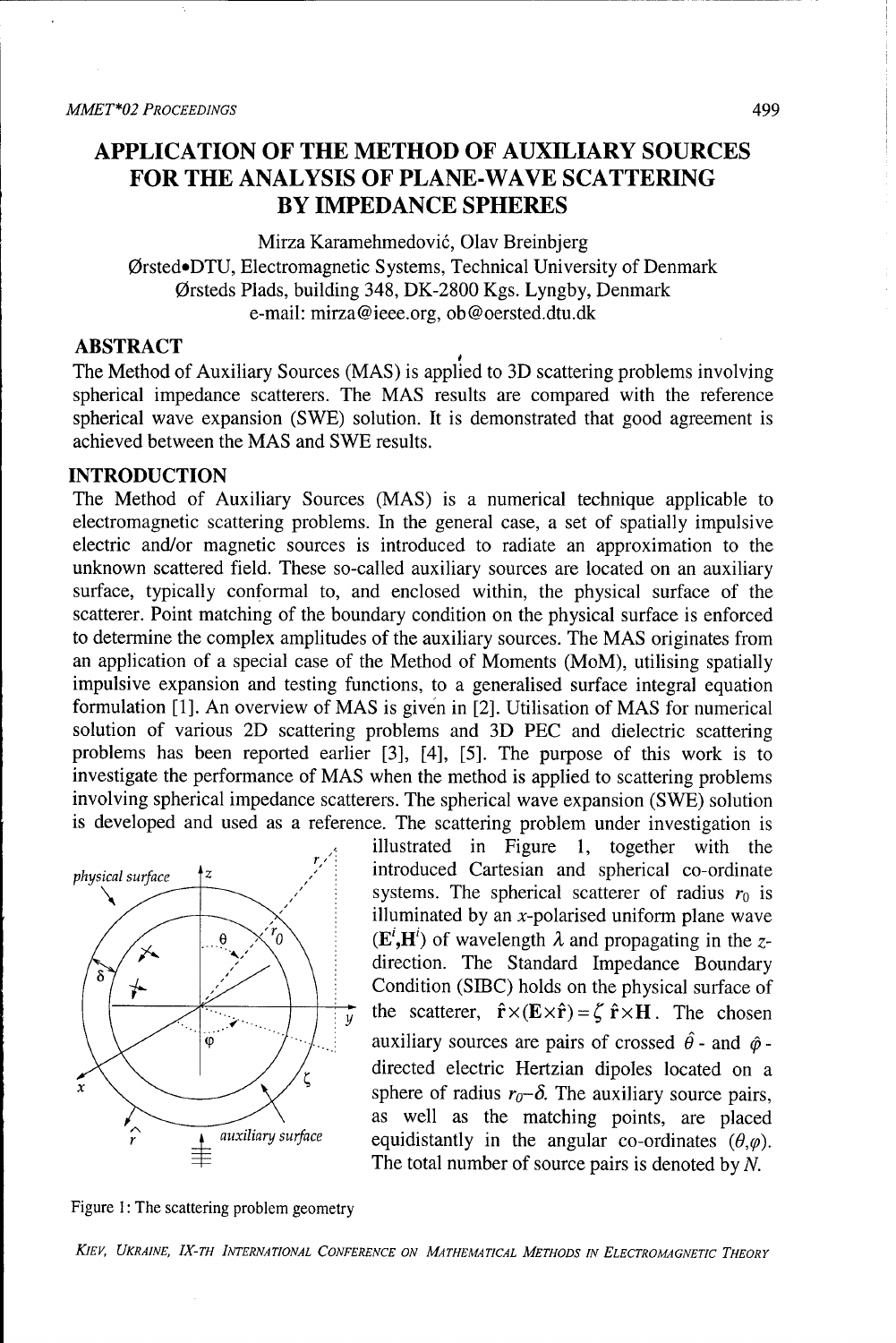**MMET\*02 PROCEEDINGS** 

The SWE solution is given by (see [6, Chapter 2] for definitions of symbols)  
\n
$$
\mathbf{E}^{S} = k/\sqrt{\eta} \sum_{S,m,n} Q_{S,m,n}^{(3)} \mathbf{F}_{S,m,n}^{(3)}, \mathbf{H}^{S} = -ik\sqrt{\eta} \sum_{S,m,n} Q_{S,m,n}^{(3)} \mathbf{F}_{S-S,m,n}^{(3)}, Q_{S,m,n}^{(3)} = E^{i} a/b,
$$
\n
$$
a = i^{n+1} \sqrt{\pi (2n+1)} (-1)^{4-s-m} R_{3-s,n}^{(3)} R_{s,n}^{(1)} (-\delta_{s,1} (\delta_{m,1} + \delta_{m,-1}) + \delta_{s,2} (\delta_{m,-1} - \delta_{m,1})) - i^{n+2} \zeta \eta \sqrt{\pi (2n+1)} (-\delta_{s,1} R_{2,n}^{(1)} \delta_{s,n}^{(3)} (\delta_{m,1} + \delta_{m,-1}) + \delta_{s,2} R_{1,n}^{(1)} R_{1,n}^{(3)} (\delta_{m,-1} - \delta_{m,1})),
$$
\n
$$
b = -k/\sqrt{\eta} (-1)^{3-m-s} R_{3-s,n}^{(3)} R_{s,n}^{(3)} + \zeta ik \sqrt{\eta} (-1)^m (R_{3-s,n}^{(3)})^2,
$$
\n
$$
R_{1,n}^{(3)} = h_n^{(1)} (kr_0), R_{2,n}^{(1)} = j_n^{(1)} (kr_0), R_{2,n}^{(3)} = h_n^{(1)} (kr_0).
$$

#### **NUMERICAL RESULTS**

We define the boundary condition error (BCE) by

$$
BCE \equiv \frac{1}{MN |\mathbf{E}^{i}|} \sum_{m,n}^{M,N} |\hat{\mathbf{r}}_{m,n} \times (\mathbf{E}_{m,n} \times \hat{\mathbf{r}}_{m,n}) - \zeta \hat{\mathbf{r}}_{m,n} \times \mathbf{H}_{m,n} |
$$
 (1)

The summation is performed over the scatterer physical surface. Figure 2 shows the BCE as a function of N for four different scatterer surface impedances  $\zeta$  and three values of  $\delta(\blacklozenge : \delta/\lambda = 0.2, 1 : \delta/\lambda = 0.5, s : \delta/\lambda = 0.8)$ . In all cases,  $r_0/\lambda = 1$  is chosen. It is observed that the BCE attained for  $\delta/\lambda = 0.5$  is the lowest, and that it starts with a rapid decrease, whereafter it attains a constant level.



KIEV, UKRAINE, IX-TH INTERNATIONAL CONFERENCE ON MATHEMATICAL METHODS IN ELECTROMAGNETIC THEORY

500